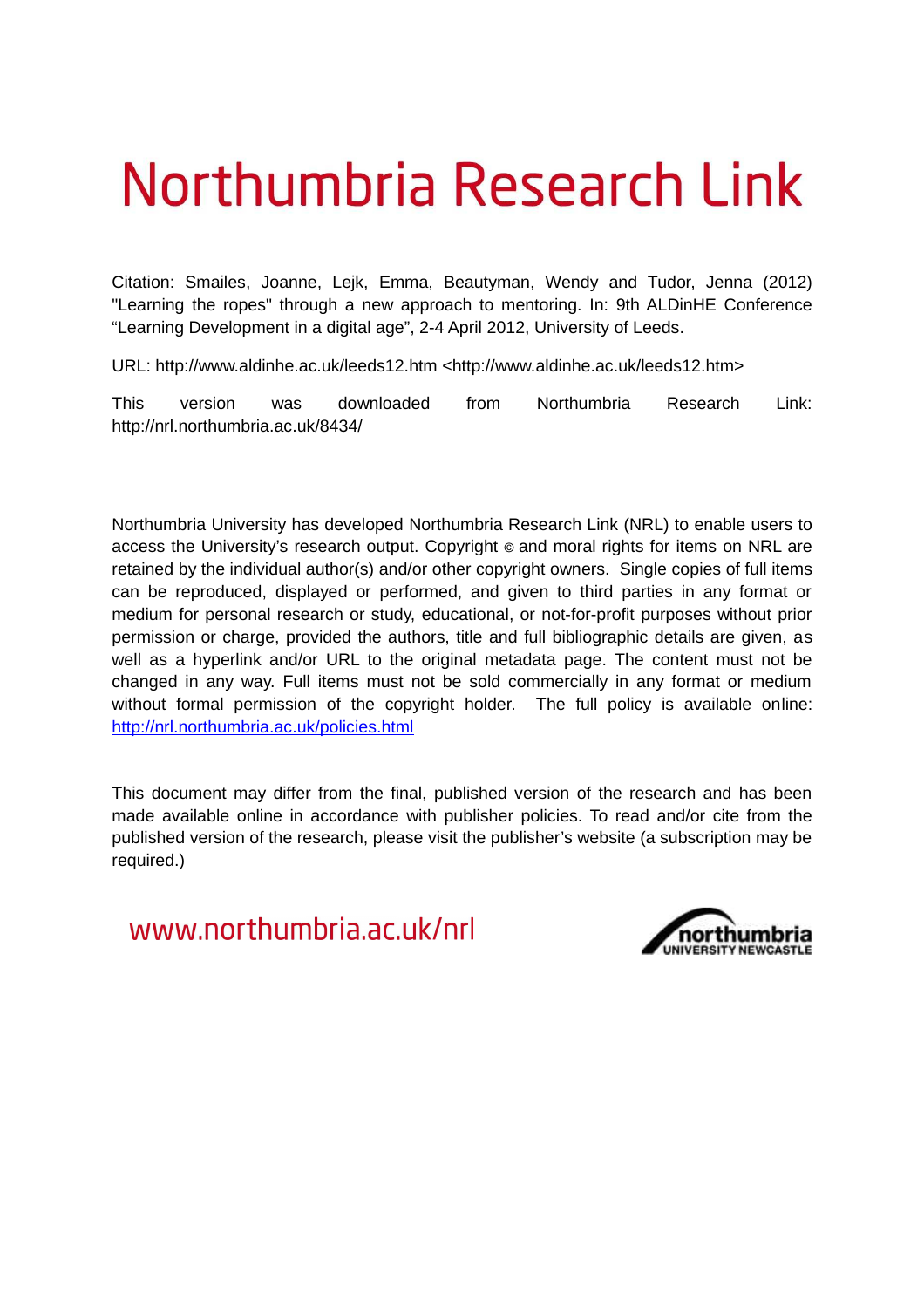

# "Learning the ropes" through a new approach to mentoring

#### Joanne Smailes, Emma Lejk, Wendy Beautyman and Jenna Tudor, Northumbria University

## **Abstract**

A student's sense of identification with their peers is important to their success (Haythornthwaite, 2008). Eggens, van der Werf & Bosker (2007) note that personal networks affect student attainment and Clifton et al., (2004) observes how peers give an individual the sense of coping and hence perceived control over academic progress. Tinto (2009) highlights peer mentoring as a key way in which support, one of four factors for student success, can be effectively embedded.

Students make intensive use of social media and evidence suggests on-line networking now forms part of the 'social glue' which helps students settle into University life (Cheng & Vassileva, 2006; Madge et al., 2009). In a recent UK report, Clark et al. (2010) found that over 80 UK institutions operate some form of peer mentoring. However, content analysis indicates that virtual based schemes are a rarity. Only nine institutions appeared to be using some form of virtual support, the majority of which supplemented face to face sessions by email contact. Therefore could an online model be more beneficial in a peer mentoring context?

This series of lightning talks will examine four different perspectives in relation to the introduction of peer mentoring in a virtual form. The individuals will succinctly link their experiences to the idiomatic expressions below and pose their own questions as the starting point for what is anticipated to be a lively discussion topic.

Talk 1: "As keen as mustard" by Emma Lejk, Programme Leader for BSc (Hons) Computer Science, Northumbria University, who will focus on experiences with a peer mentoring pilot scheme.

Talk 2: "You can take a horse to water but you can't make it drink" by Wendy Beautyman, Lecturer at Northumbria University and Peer Mentoring supervisor and trainer.

Talk 3: "A man's home is his castle" by Jenna Tudor, Lecturer in Mechanical Engineering and Product Design Technology focussing on student response to a virtual peer mentoring scheme

Talk 4: "Bridge the gap" by Joanne Smailes, Teacher Fellow and Programme Director for Staff and Student Enhancement, Newcastle Business School, Northumbria University who will outline student response to a virtual mentoring scheme.

#### **References**

- Cheng, C. & Vassileva, J. (2006) 'Design and evaluation of an adaptative mechanism for sustained educational online communities', User Modeling and User-Adapted Interaction, 16, pp. 321-348.
- Clark, R., Andrews, J., & Ingelby, M. (2010). Peer mentoring in the UK Higher Education Sector -Directory of Provision. Birmingham: Aston University Centre for Learning Innovation and Professional Practice.
- Clifton, R. A., Perry, R. P., Stubbs, C. A. & Roberts, L. W. (2004) 'Faculty environments, psychosocial dispositions and the academic achievement of college students. .', Research in Higher Education, 45 (8), pp. 801-828.